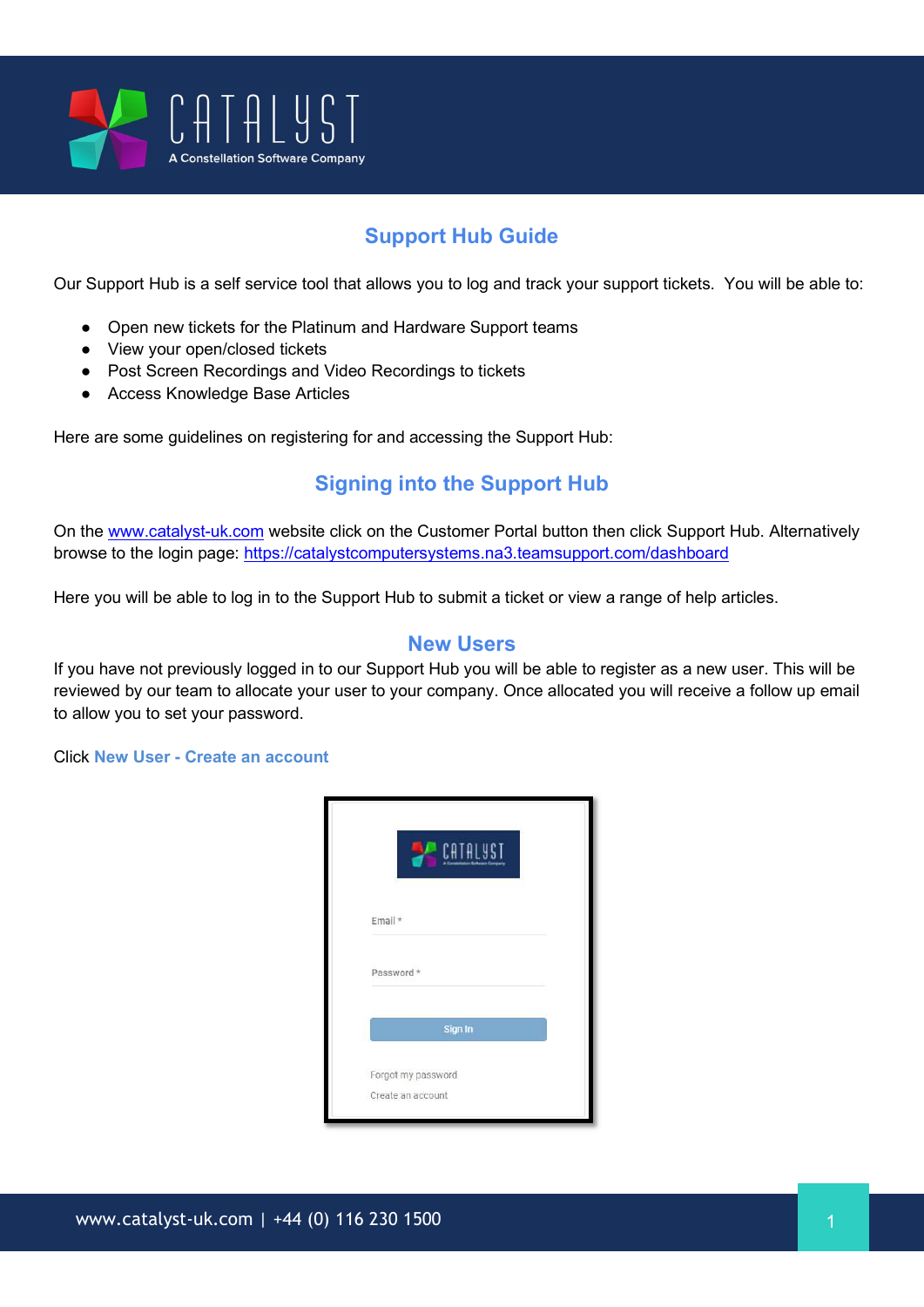

#### Enter your name and email address then click Register Me!

Your email address should be that used at your place of work to allow your user details to be identified and linked to your company.

Please identify your company in the Request Comments box.

| <b>Access Request</b>   |       |
|-------------------------|-------|
| Name (First and Last) * |       |
| Email $*$               |       |
| <b>Request Comments</b> |       |
|                         | 0/150 |
| <b>Register Me!</b>     |       |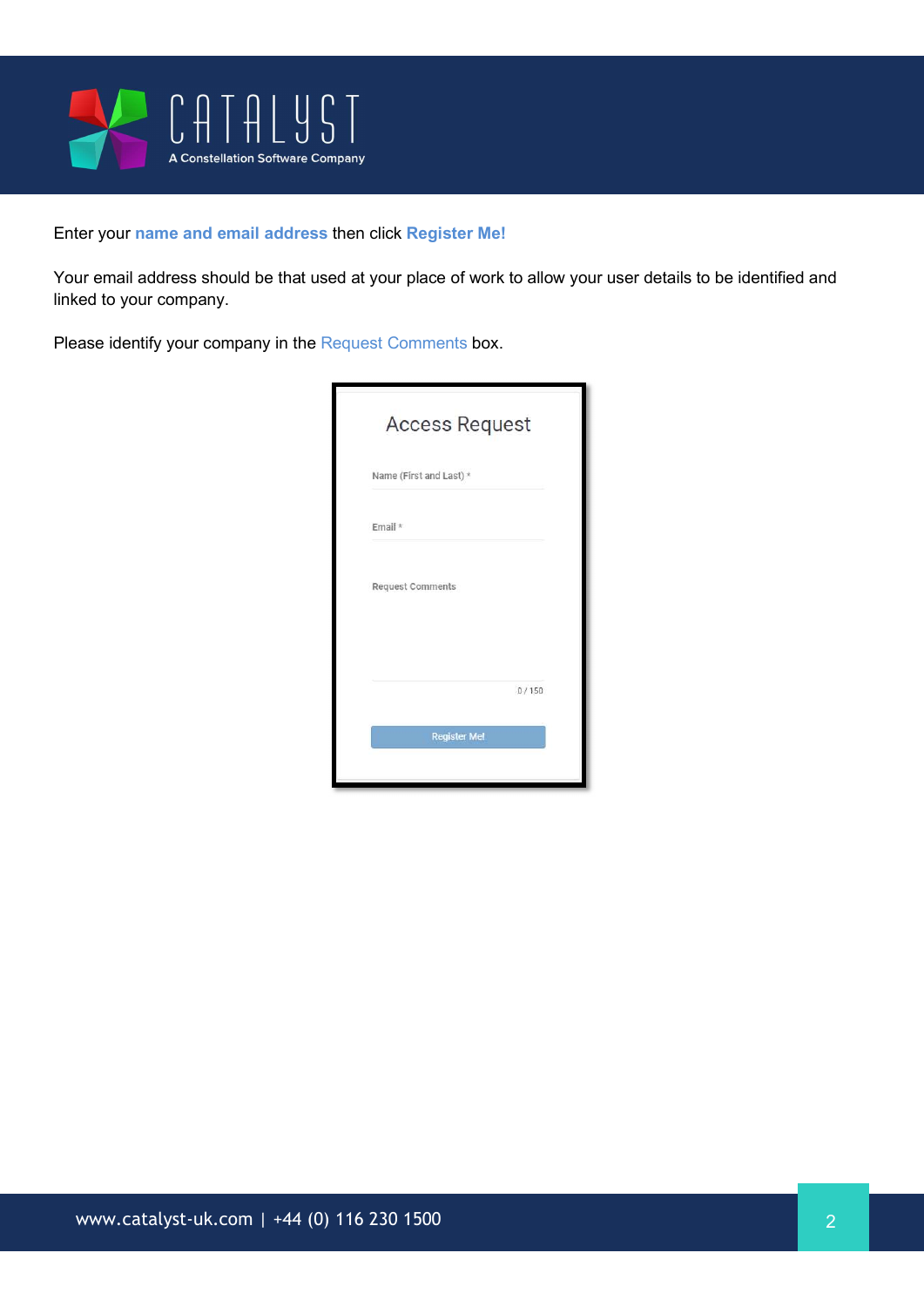

A ticket will be created for this request and a member of our Support Team will confirm your access by sending a Welcome email containing a link for you to set your password. This process may take up to 24 hours but will usually be completed within the working day.

| Password                                                                   |  |
|----------------------------------------------------------------------------|--|
| <b>Password Confirmation</b>                                               |  |
| Please enter 8 to 20 characters. There<br>must be at least one each of the |  |
| following: Uppercase letter, lowercase<br>letter, and a number.            |  |

### Existing Users

Enter your email address and password and click Sign In.

### Password Reset

If you find you have forgotten your password simply click Forgot my Password. Enter your email address then click Reset Password. You will be sent an email containing a link for you to reset your password.

### Any Problems?

If you have ay issues registering for the Support Hub or resetting your password please contact our Support team on +44 (0) 116 2301500 or email platinumsupport@catalyst-uk.com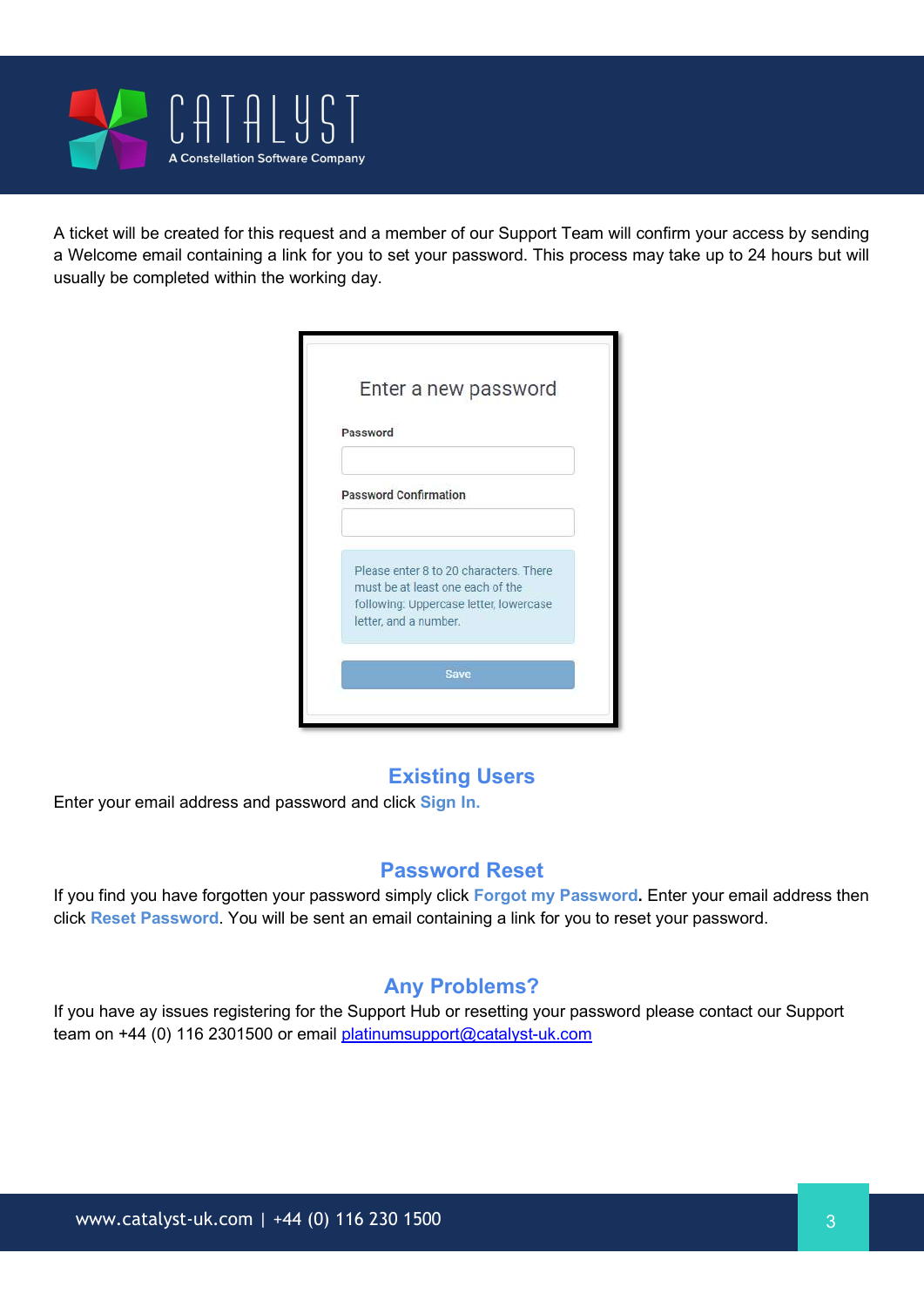

# Using the Support Hub

#### Landing Page

Once you're signed into the Hub you will be taken to the landing page which includes recent and popular activity.

### Creating a Ticket

Select Submit a Ticket from the upper right hand corner.

The following form will appear:

| <b>DE CATALIST</b><br>Tickets Knowledge Base |                                                                                                                                                                                                                                | Search        | Submit a Ticket<br>$\bullet$ |
|----------------------------------------------|--------------------------------------------------------------------------------------------------------------------------------------------------------------------------------------------------------------------------------|---------------|------------------------------|
|                                              | Title (Subject)                                                                                                                                                                                                                |               |                              |
|                                              | <b>Ticket Type</b>                                                                                                                                                                                                             |               |                              |
|                                              | $\checkmark$<br>Platinum Support                                                                                                                                                                                               |               |                              |
|                                              | <b>Select Query</b>                                                                                                                                                                                                            |               |                              |
|                                              | Select a Value<br>$\checkmark$                                                                                                                                                                                                 |               |                              |
|                                              | Description                                                                                                                                                                                                                    |               |                              |
|                                              | $\mathbf U$<br>$\equiv$ $\equiv$ $\equiv$<br>$\, {\bf B}$<br>$\mathbf{A}$ .<br>$\mathop{\boxplus}$ .<br>$\bullet$<br>$\overline{I}$<br>$14 -$                                                                                  |               |                              |
|                                              | an test that the met her met her met her met her wet her wet her wet her met her met her met her met her met her met her met her met her met her met her met her met her met her met her met her met her met her met her met h |               |                              |
|                                              |                                                                                                                                                                                                                                |               |                              |
|                                              | Drop files here or click to upload<br>Images can be pasted into the description as well                                                                                                                                        |               |                              |
|                                              |                                                                                                                                                                                                                                |               |                              |
|                                              |                                                                                                                                                                                                                                | Submit Ticket |                              |
|                                              |                                                                                                                                                                                                                                |               |                              |

- Enter the Title/Subject of your query e.g. How do I create a customer record?
- Select the Ticket Type from the drop down.
- Select the area the **Query** relates to

www.catalyst-uk.com | +44 (0) 116 230 1500 4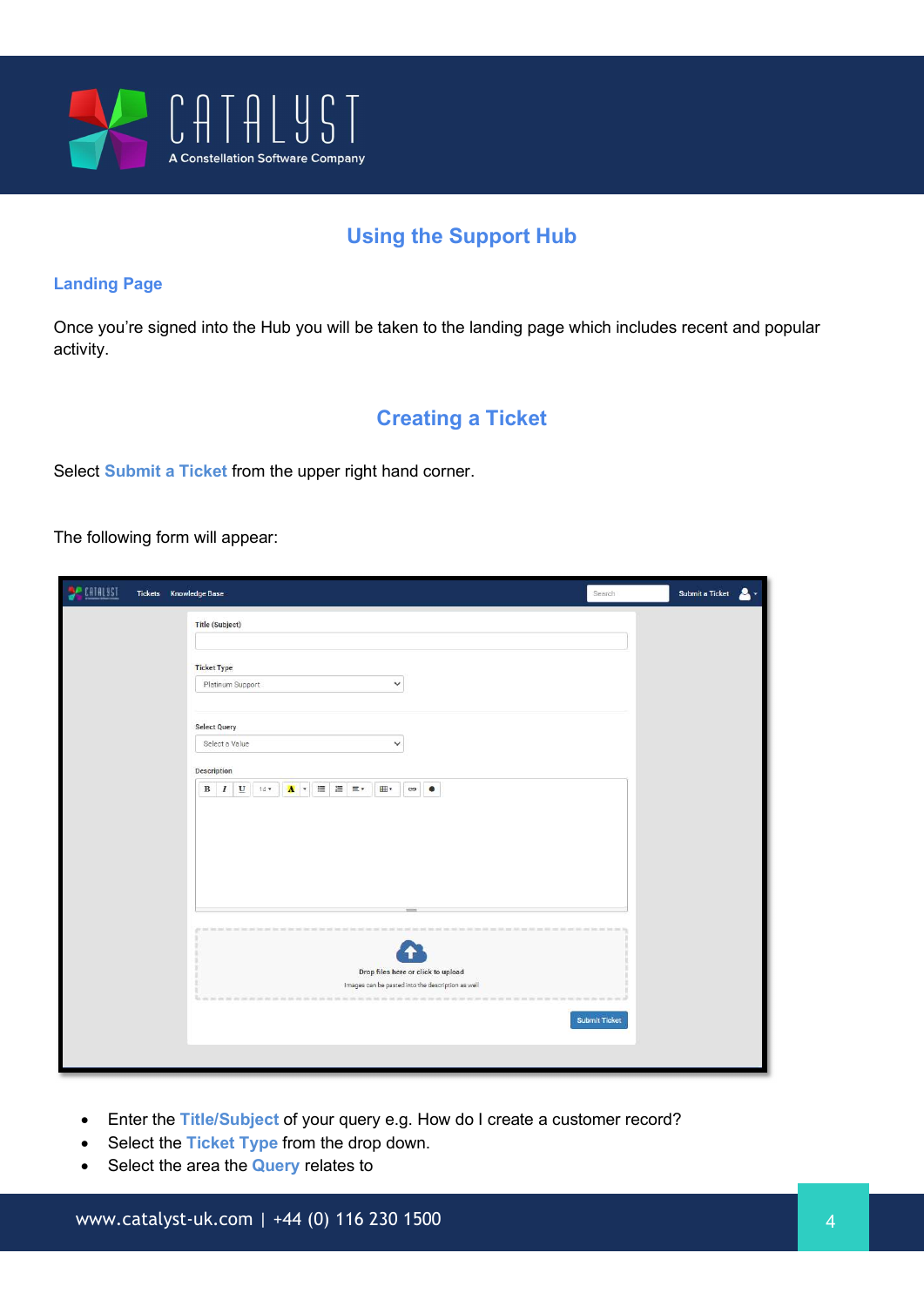

- The Description should contain detailed pertinent information describing the nature of the request, to enable our Support staff to quickly evaluate your query.
- You may add a screen recording to your ticket by clicking the circle Record button. This will allow you to record your screen, as well as to optionally narrate with your voice, to show exactly what questions or issues you may have. The recording will be embedded directly in the ticket and has a maximum recording time of 5 minutes. The first time you use screen recording, you may be prompted to install a browser extension.
- To add attachments, just click on Drop files here or click to upload and navigate to the required file to upload it into the ticket. The maximum file attachment size is 25MB per file. You may drag and drop to this space as well and may attach multiple files.
- The ticket may display **Suggested Solutions** to suggest articles which may help to answer your query. If you find a useful article please select it and follow the link within it to the Catalyst Knowledge Base. You may then close the window using the option at the bottom of the article: **Did this resolve your** issue? If you choose Yes your ticket will close automatically else you can continue to create and submit your ticket.

Once you have completed all required fields click Submit Ticket. You will receive an email confirmation of your ticket submission. The email subject will be the ticket number and Title/Subject.

Your tickets are logged in the Tickets section of the Support Hub. From here you can see the progress of your Open Tickets and any Closed Tickets.

# Ticket Updates

If you wish to update your ticket with more information simply click on the ticket and click New Message in the top right hand corner of the ticket. Enter your notes then click Submit.

Alternatively reply to the email notification you receive. Be sure your update is above the '--- Please reply above this line ---' text and the subject of the email is not altered. The ticket number in the subject is used to associate your update with the correct ticket.

If you have resolved the ticket yourself and wish to close it click Close Ticket in the top right hand corner of the ticket.